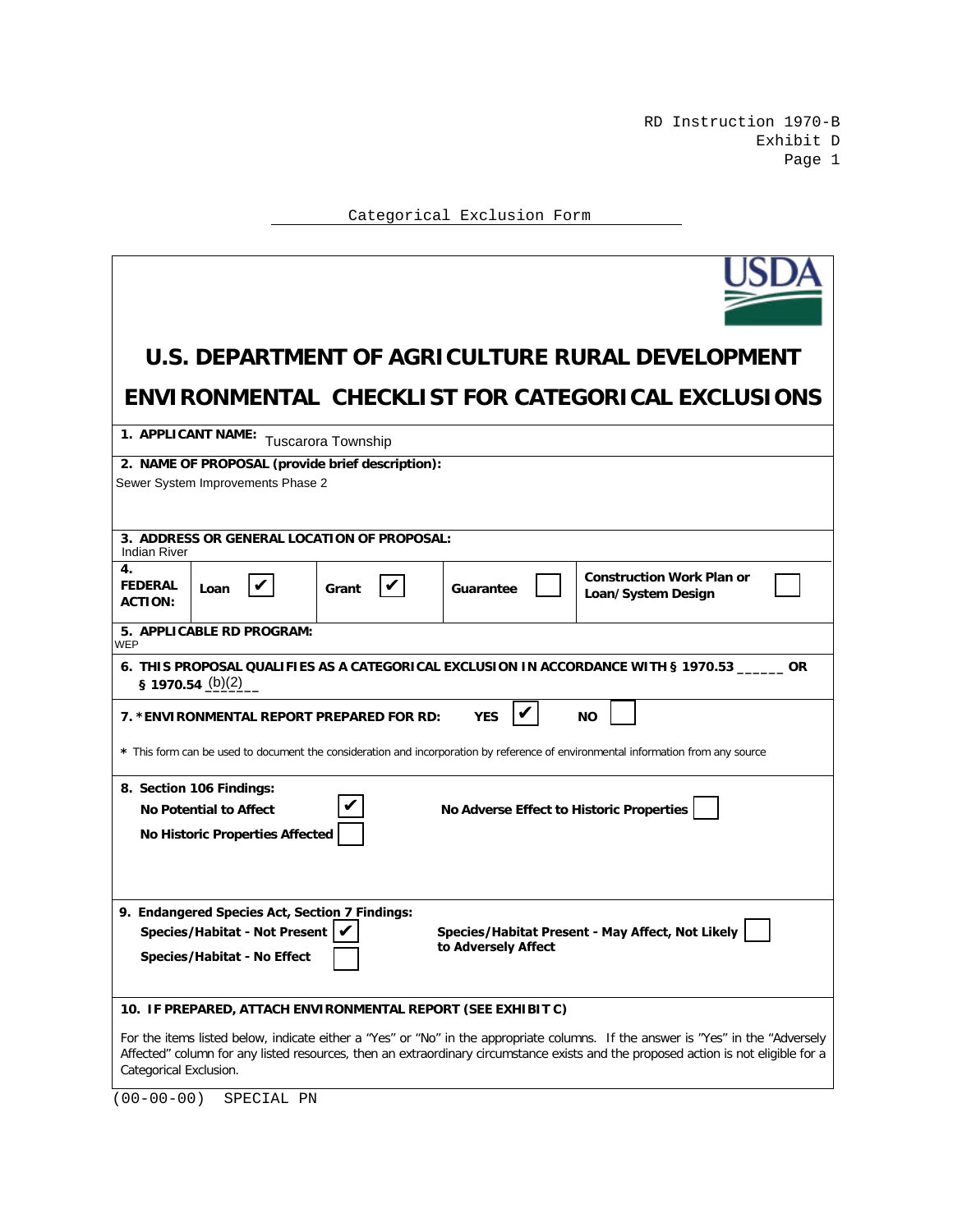RD Instruction 1970-B Exhibit D Page 2 Table (Con.)

| <b>Resources</b>                                                                                                                                                                                           |     | <b>Resources</b><br>Present |                               | <b>Effects to Resources</b> |                              |  |
|------------------------------------------------------------------------------------------------------------------------------------------------------------------------------------------------------------|-----|-----------------------------|-------------------------------|-----------------------------|------------------------------|--|
|                                                                                                                                                                                                            | Yes | No                          | <b>No Effect</b>              | <b>Affected</b>             | <b>Adversely</b><br>Affected |  |
| a. Historic Properties/Cultural Resources (Historic<br>Properties listed or eligible for listing in the<br>National Register of Historic Places, sites of cultural<br>or religious significance to tribes) |     | $\boldsymbol{\mathcal{V}}$  | $\boldsymbol{v}$              |                             |                              |  |
| b. Threatened or Endangered Species, Critical Habitat,<br><b>State Listed Species</b>                                                                                                                      |     | $\vert\!\vert$              | $\boldsymbol{v}$              |                             |                              |  |
| c. Wetlands                                                                                                                                                                                                |     | $\boldsymbol{\mathcal{U}}$  | V                             |                             |                              |  |
| d. Floodplains (100 or 500 year floodplains)                                                                                                                                                               |     | $\boldsymbol{\mathcal{V}}$  | $\boldsymbol{v}$              |                             |                              |  |
| e. Formally Classified Lands (State/Federal Parks,<br>Monuments, Natural Landmarks, Wilderness Areas,<br>Wild and Scenic Rivers, National Forest System Lands,<br>other Federal or State Lands, etc.)      |     | $\vert\!\vert$              | $\vert\bm{\mathsf{\nu}}\vert$ |                             |                              |  |
| f. Water Resources (Sole Source Aquifers, Well-head<br>protection areas, Watershed Protection Areas, etc.)                                                                                                 |     | $\boldsymbol{\mathcal{V}}$  | V                             |                             |                              |  |
| g. Coastal Resources (Coastal Barrier Resources System<br>or Coastal Zone Management Areas)                                                                                                                |     | $\boldsymbol{\mathcal{V}}$  | V                             |                             |                              |  |
| h. Coral Reefs or Protected aquatic habitats (Only applies<br>to American Samoa, Florida, Guam, Hawaii, Northern<br>Marianna Islands, Puerto Rico, U.S. Virgin Islands)                                    |     | $\vert\bm{\mathsf{v}}\vert$ | $\boldsymbol{v}$              |                             |                              |  |
| Questions                                                                                                                                                                                                  | Yes | <b>No</b>                   |                               |                             |                              |  |
| i. Is the proposal located on Important Farmland (Prime<br>Farmland, Unique Farmland, Farmland of Statewide<br>Importance, Farmland of Local Importance) and if so,<br>has Form AD-1006 been completed?    |     | $\boldsymbol{v}$            |                               |                             |                              |  |
| j. Does the project threaten a violation of local, state, or<br>federal statutory, regulatory, or permitting<br>requirements?<br>Have all necessary permits been identified?                               |     | V                           |                               |                             |                              |  |
| k. Is the proposal located within EPA-designated Non<br>Attainment or Maintenance Areas for Air Quality Criteria<br>Pollutants?                                                                            |     | $\checkmark$                |                               |                             |                              |  |
| I. Does the proposal result in the production of<br>unpermitted hazardous materials or waste, or consist of<br>construction of a new RCRA hazardous materials<br>handling facility?                        |     |                             |                               |                             |                              |  |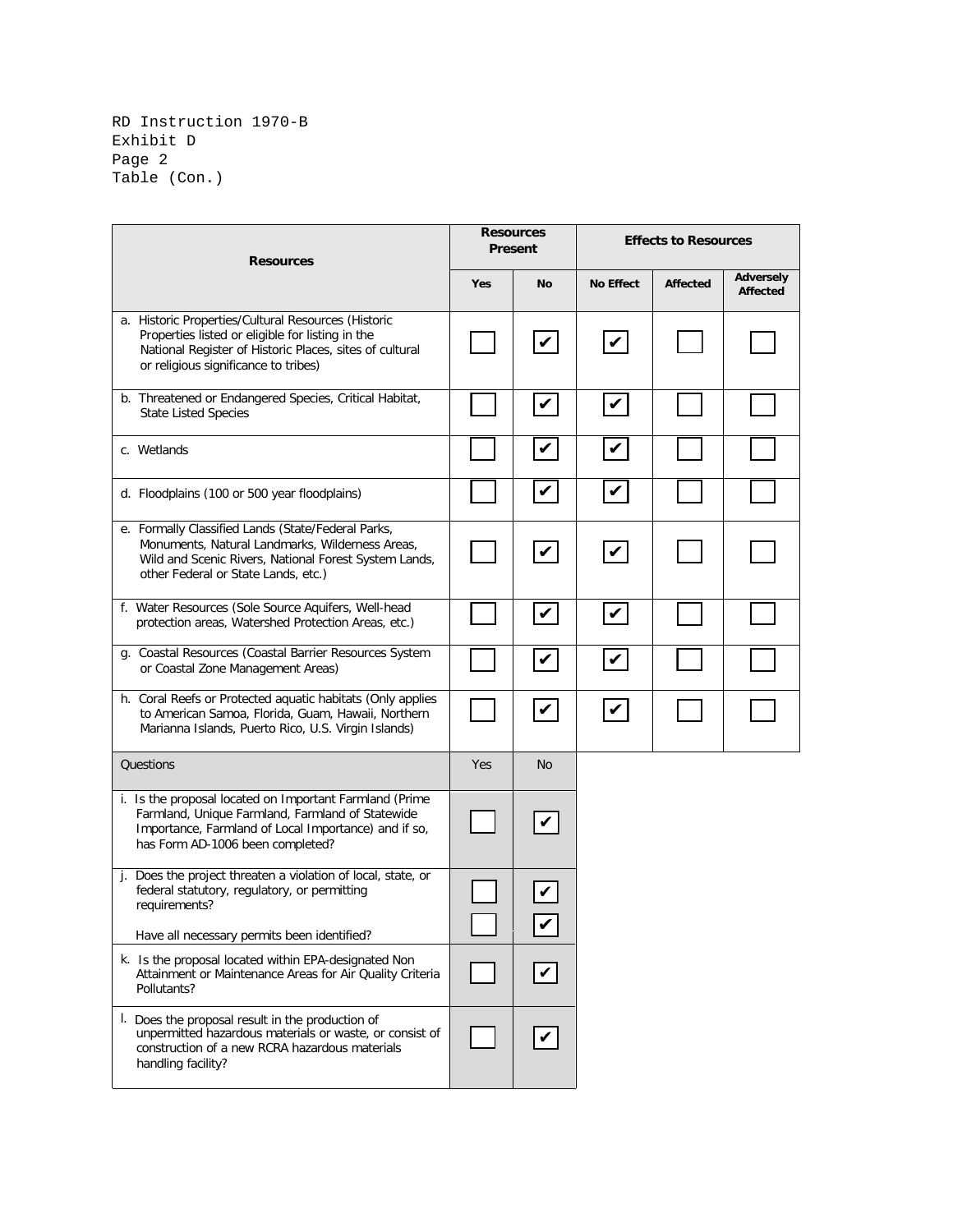Table (Con.)

| m. Does the proposal have any Environmental Justice<br>concerns or disproportionately high and adverse human<br>health or environmental effects on minority populations<br>or low-income populations?        |  |  |
|--------------------------------------------------------------------------------------------------------------------------------------------------------------------------------------------------------------|--|--|
| n. Is the proposal controversial for environmental<br>reasons? If so, attach a summary of the<br>controversy(ies) and any actions taken and resolutions<br>necessary to respond to the concerns.             |  |  |
| o. Is the proposal controversial for other than<br>environmental reasons? If so, attach a summary of<br>the controversy (ies) and any actions taken and<br>resolutions necessary to respond to the concerns. |  |  |

## **11. FINDING:**

I find that the proposal meets the criteria established in 7 CFR §1970.53, "Categorical Exclusions Involving No or Minimal Disturbance," or §1970.54 (c), "Categorical Exclusions Involving Small-scale Development." Upon review of the proposal's description or the Environmental Report I find that the proposal is consistent with 40 CFR §1508.4, "Categorical Exclusion" and does not have any extraordinary circumstances or that the proposal individually or cumulatively does not have a significant effect on the human environment and, therefore, neither an Environmental Assessment nor an Environmental Impact Statement is required.